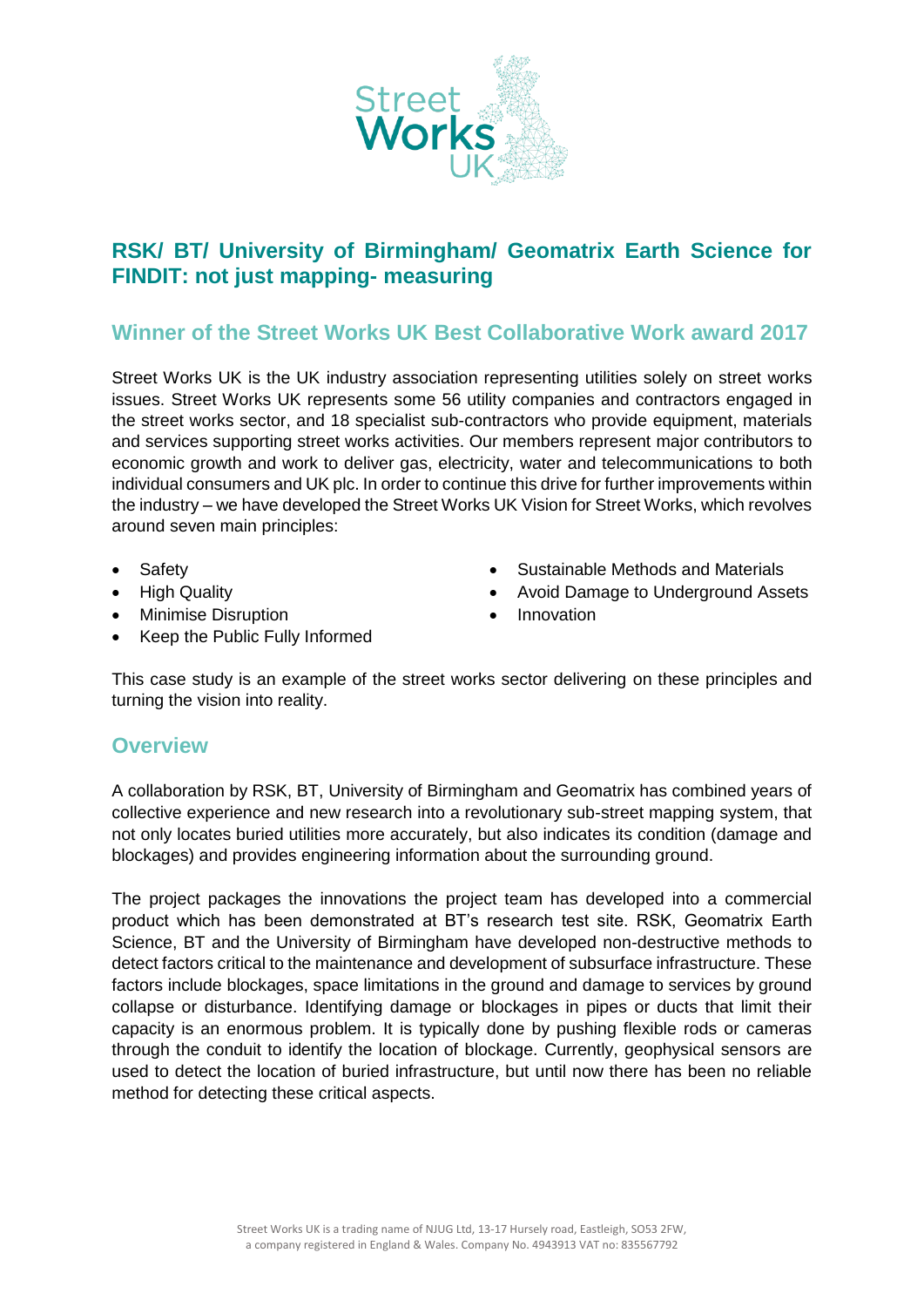

To overcome these limitations and open up new applications for geophysical sensors this project is:

- using existing technologies in a novel way by optimising survey design and combining multiple existing sensors for detecting the targets of interest.
- applying RSK's bespoke data processing techniques, which have been used on numerous commercial projects in recent years, to image variations in soil properties and water content, and to determine the condition of buried infrastructure, including damage and the presence of blockages.
- undertaking field trials at BT's unique test facility to demonstrate real-world applications to encourage wide industry uptake.
- producing outline business models for telecommunications, water and energy supply sectors.

For the first time, utility owners are able to assess accurately, using rapid non-destructive mapping, the factors that affect the condition and long-term stability of their assets, and determine the capacity to install further infrastructure in congested ground. FINDIT will result in fewer and shorter utility streetworks (less occupation of the street), which cause lengthy disruptions and cost the UK economy about £7 billion a year. Beneficiaries will also include property and land developers, transport infrastructure owners and operators, and civil engineering consultants and contractors responsible for design-and-build projects through avoiding project costs and overruns from unforeseen ground conditions.

This project brings together innovations made by RSK in processing and analysing geophysical data with the results of research undertaken by the University of Birmingham through its Mapping the Underworld and Assessing the Underworld programmes. It also brings together BT as a client and Geomatrix Earth Science as an equipment supplier to establish a complete supply chain model that has delivered a pioneering technology solution. It is this collaborative approach which has allowed the FINDIT project team to make a step-change in the development of mapping and condition assessment technologies.

The utility mapping market has adopted the latest developments in GPR 3D array systems for their ability to deliver the 'usual' information more quickly. However, these technologies collect large amounts of additional data that are never analysed. The FINDIT project exploits RSK's ability to extract new information from high-density GPR survey datasets using novel data processing approaches it has recently developed, which is combined with new data processing algorithms for Birmingham and optimised sensor technologies from Geomatrix Earth Science. The electromagnetic signals the GPR antennas record contain rich information about the material properties of all the substances that they have travelled through, thereby opening up the ability to determine variations in soil properties and water content, and the condition of buried infrastructure, including damage and the presence of blockages.

This £500,000 project is supported by Innovate UK funding. In addition to the direct involvement of key industry players in the research, it has also generated interest from